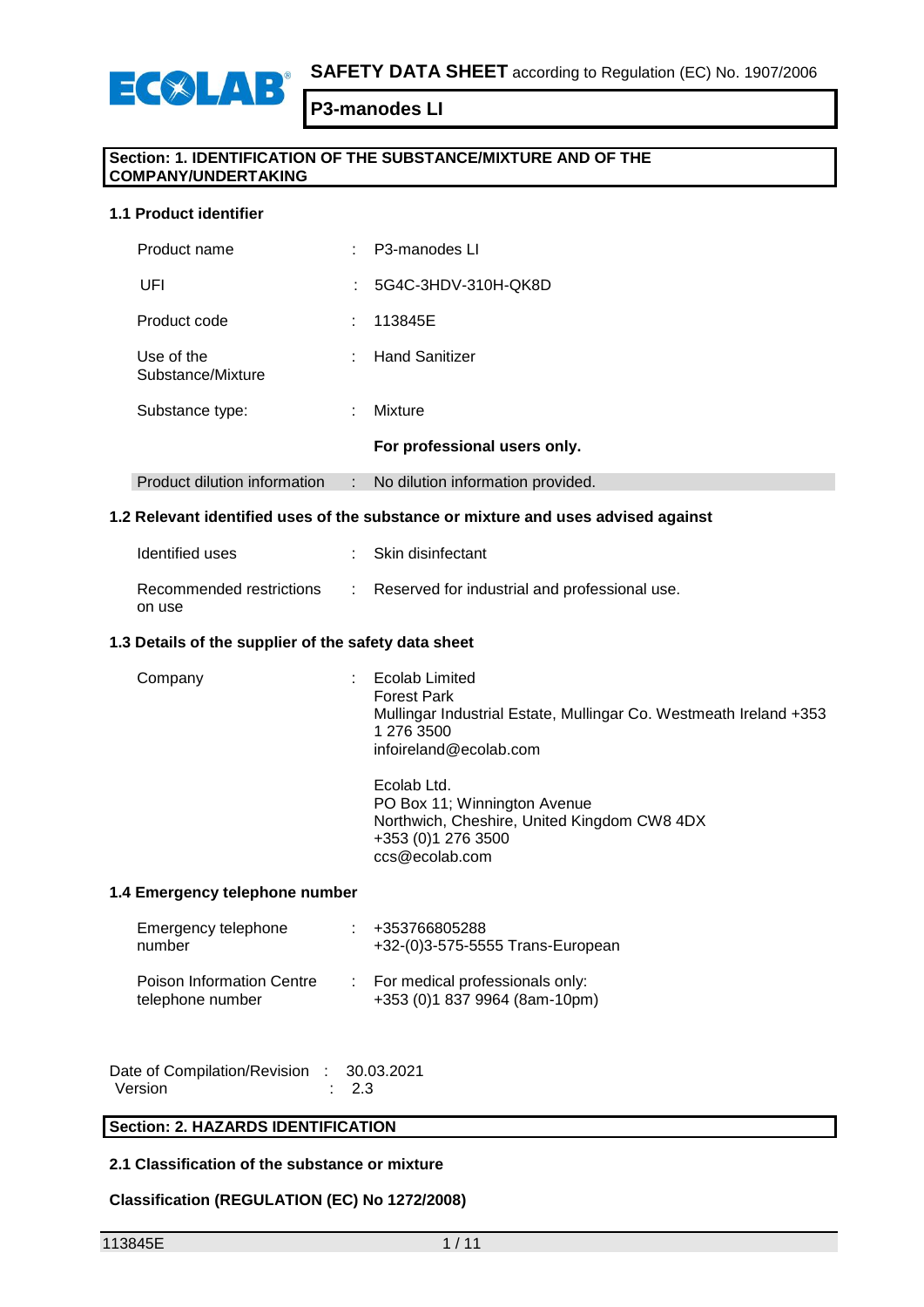| Flammable liquids, Category 3                                 | H <sub>226</sub> |
|---------------------------------------------------------------|------------------|
| Serious eye damage, Category 1                                | H318             |
| Specific target organ toxicity - single exposure, Category 3, | H336             |
| Central Nervous System                                        |                  |

#### **2.2 Label elements**

| Labelling (REGULATION (EC) No 1272/2008)<br>Hazard pictograms |                                                                                         |                                                                                                                                                                                                                                        |
|---------------------------------------------------------------|-----------------------------------------------------------------------------------------|----------------------------------------------------------------------------------------------------------------------------------------------------------------------------------------------------------------------------------------|
| Signal Word                                                   | Danger                                                                                  |                                                                                                                                                                                                                                        |
| <b>Hazard Statements</b>                                      | : H226<br>H318<br>H336                                                                  | Flammable liquid and vapour.<br>Causes serious eye damage.<br>May cause drowsiness or dizziness.                                                                                                                                       |
| <b>Precautionary Statements</b>                               | <b>Prevention:</b><br>P <sub>210</sub><br>P <sub>261</sub><br>P280e<br><b>Response:</b> | Keep away from heat, hot surfaces, sparks,<br>open flames and other ignition sources. No<br>smoking.<br>Avoid breathing vapours.<br>Wear eye protection/face protection.<br>P305 + P351 + P338 IF IN EYES: Rinse cautiously with water |
|                                                               | P310                                                                                    | for several minutes. Remove contact lenses, if<br>present and easy to do. Continue rinsing.<br>Immediately call a POISON CENTER/doctor.                                                                                                |

Hazardous components which must be listed on the label: propan-1-ol

#### **2.3 Other hazards**

#### None known.

**Section: 3. COMPOSITION/INFORMATION ON INGREDIENTS**

#### **3.2 Mixtures**

#### **Hazardous components**

| <b>Chemical Name</b>                                                             | CAS-No.<br>EC-No.<br>REACH No.           | Classification<br>REGULATION (EC) No 1272/2008                                                                                                    | Concentration<br>: [%]  |  |  |  |
|----------------------------------------------------------------------------------|------------------------------------------|---------------------------------------------------------------------------------------------------------------------------------------------------|-------------------------|--|--|--|
| propan-1-ol                                                                      | 71-23-8<br>200-746-9<br>01-2119486761-29 | Flammable liquids Category 2; H225<br>Serious eye damage Category 1; H318<br>Specific target organ toxicity - single<br>exposure Category 3; H336 | $>= 50 - 5 = 50$<br>100 |  |  |  |
| For the full text of the H-Statements mentioned in this Section, see Section 16. |                                          |                                                                                                                                                   |                         |  |  |  |

**Section: 4. FIRST AID MEASURES**

## **4.1 Description of first aid measures**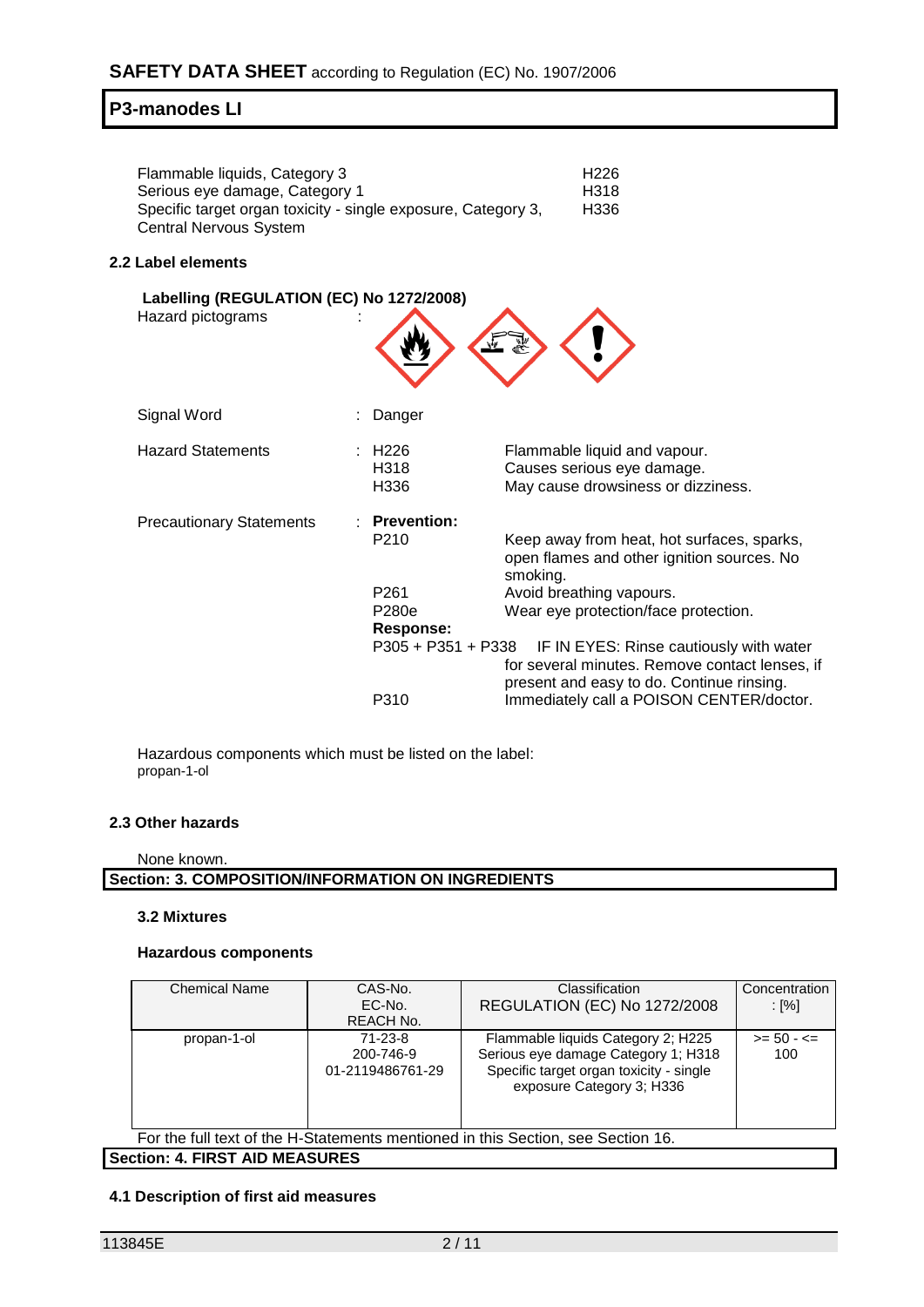| In case of eye contact  | : Rinse immediately with plenty of water, also under the eyelids, for<br>at least 15 minutes. Remove contact lenses, if present and easy<br>to do. Continue rinsing. Get medical attention immediately. |
|-------------------------|---------------------------------------------------------------------------------------------------------------------------------------------------------------------------------------------------------|
| In case of skin contact | : Rinse with plenty of water.                                                                                                                                                                           |
| If swallowed            | : Rinse mouth. Get medical attention if symptoms occur.                                                                                                                                                 |
| If inhaled              | : Get medical attention if symptoms occur.                                                                                                                                                              |

#### **4.2 Most important symptoms and effects, both acute and delayed**

See Section 11 for more detailed information on health effects and symptoms.

#### **4.3 Indication of immediate medical attention and special treatment needed**

Treatment : Treat symptomatically.

**Section: 5. FIREFIGHTING MEASURES**

## **5.1 Extinguishing media**

| Suitable extinguishing media      | : Use extinguishing measures that are appropriate to local<br>circumstances and the surrounding environment. |
|-----------------------------------|--------------------------------------------------------------------------------------------------------------|
| Unsuitable extinguishing<br>media | : High volume water jet                                                                                      |

## **5.2 Special hazards arising from the substance or mixture**

| Specific hazards during<br>firefighting          | $:$ Fire Hazard<br>Keep away from heat and sources of ignition.<br>Flash back possible over considerable distance.<br>Beware of vapours accumulating to form explosive concentrations.<br>Vapours can accumulate in low areas. |
|--------------------------------------------------|--------------------------------------------------------------------------------------------------------------------------------------------------------------------------------------------------------------------------------|
| Hazardous combustion<br>products                 | : Depending on combustion properties, decomposition products<br>may include following materials:<br>Carbon oxides                                                                                                              |
| <b>5.3 Advice for firefighters</b>               |                                                                                                                                                                                                                                |
| Special protective equipment<br>for firefighters | : Use personal protective equipment.                                                                                                                                                                                           |
| Further information                              | : Use water spray to cool unopened containers. Fire residues and<br>contaminated fire extinguishing water must be disposed of in<br>accordance with local regulations. In the event of fire and/or                             |

#### **Section: 6. ACCIDENTAL RELEASE MEASURES**

### **6.1 Personal precautions, protective equipment and emergency procedures**

| Advice for non-emergency | : Ensure adequate ventilation. Remove all sources of ignition. Keep |
|--------------------------|---------------------------------------------------------------------|
| personnel                | people away from and upwind of spill/leak. Avoid inhalation,        |
|                          | ingestion and contact with skin and eves. When workers are          |

explosion do not breathe fumes.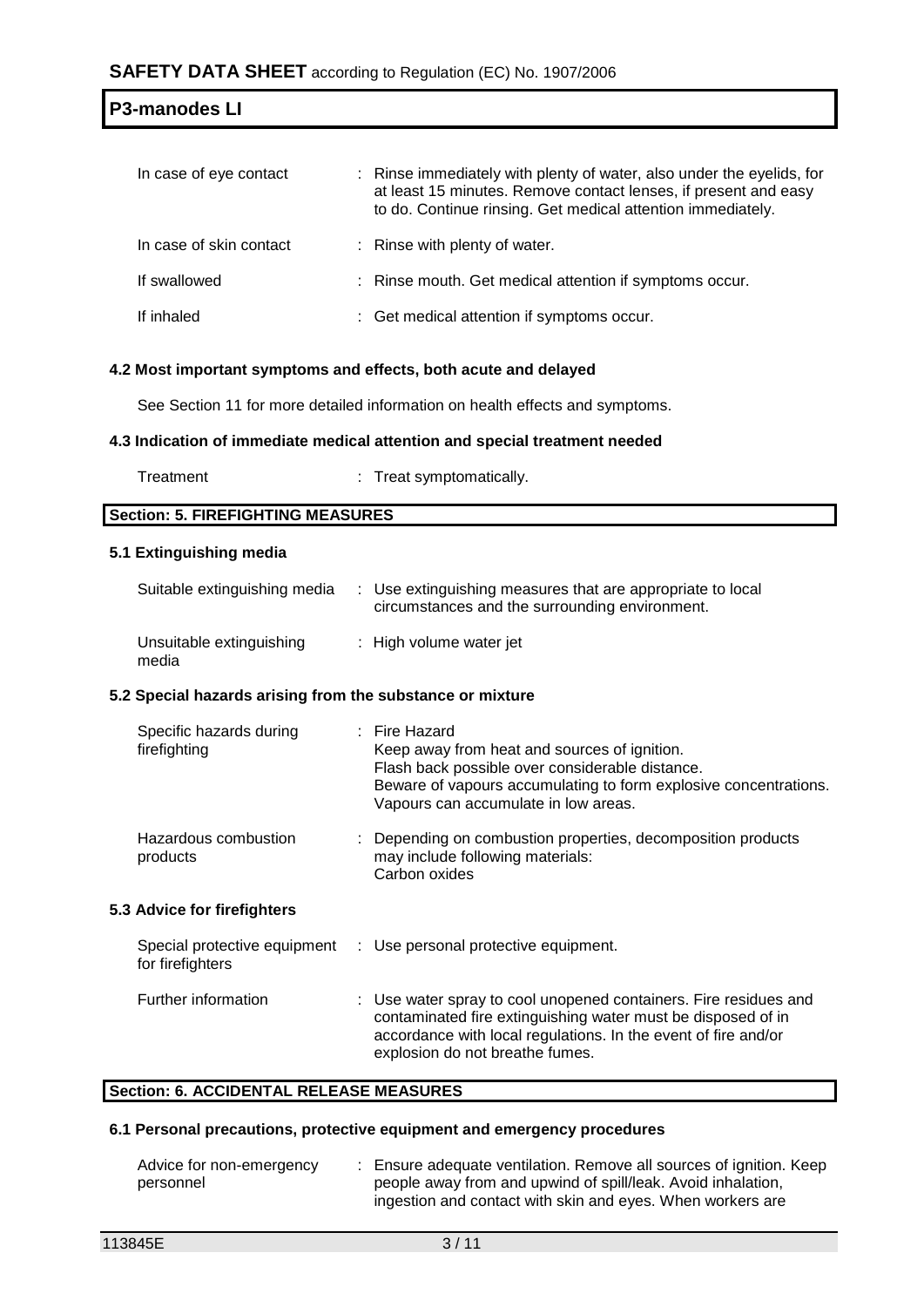| <b>P3-manodes LI</b>                                      |  |                                                                                                                                                                                                                                                                                                                                                                                                                        |  |  |
|-----------------------------------------------------------|--|------------------------------------------------------------------------------------------------------------------------------------------------------------------------------------------------------------------------------------------------------------------------------------------------------------------------------------------------------------------------------------------------------------------------|--|--|
|                                                           |  | facing concentrations above the exposure limit they must use<br>appropriate certified respirators. Ensure clean-up is conducted by<br>trained personnel only. Refer to protective measures listed in<br>sections 7 and 8.                                                                                                                                                                                              |  |  |
| Advice for emergency<br>responders                        |  | If specialised clothing is required to deal with the spillage, take<br>note of any information in Section 8 on suitable and unsuitable<br>materials.                                                                                                                                                                                                                                                                   |  |  |
| <b>6.2 Environmental precautions</b>                      |  |                                                                                                                                                                                                                                                                                                                                                                                                                        |  |  |
| Environmental precautions                                 |  | : Do not allow contact with soil, surface or ground water.                                                                                                                                                                                                                                                                                                                                                             |  |  |
| 6.3 Methods and materials for containment and cleaning up |  |                                                                                                                                                                                                                                                                                                                                                                                                                        |  |  |
| Methods for cleaning up                                   |  | Eliminate all ignition sources if safe to do so. Stop leak if safe to<br>do so. Contain spillage, and then collect with non-combustible<br>absorbent material, (e.g. sand, earth, diatomaceous earth,<br>vermiculite) and place in container for disposal according to local /<br>national regulations (see section 13). Flush away traces with<br>water. For large spills, dike spilled material or otherwise contain |  |  |

#### **6.4 Reference to other sections**

See Section 1 for emergency contact information. For personal protection see section 8. See Section 13 for additional waste treatment information.

## **Section: 7. HANDLING AND STORAGE**

## **7.1 Precautions for safe handling**

| Advice on safe handling                                          | : Keep away from fire, sparks and heated surfaces. Take necessary<br>action to avoid static electricity discharge (which might cause<br>ignition of organic vapours). Open drum carefully as content may<br>be under pressure. Avoid contact with eyes. Do not get in eyes. |
|------------------------------------------------------------------|-----------------------------------------------------------------------------------------------------------------------------------------------------------------------------------------------------------------------------------------------------------------------------|
| Hygiene measures                                                 | : Provide suitable facilities for quick drenching or flushing of the<br>eyes and body in case of contact or splash hazard.                                                                                                                                                  |
| 7.2 Conditions for safe storage, including any incompatibilities |                                                                                                                                                                                                                                                                             |

material to ensure runoff does not reach a waterway.

| Requirements for storage<br>areas and containers | : Keep away from heat and sources of ignition. Keep in a cool, well-<br>ventilated place. Keep away from oxidizing agents. Keep out of<br>reach of children. Keep container tightly closed. Store in suitable<br>labeled containers. |
|--------------------------------------------------|--------------------------------------------------------------------------------------------------------------------------------------------------------------------------------------------------------------------------------------|
| Storage temperature                              | : 0 °C to 25 °C                                                                                                                                                                                                                      |

#### **7.3 Specific end uses**

| Specific use(s) | Skin disinfectant |
|-----------------|-------------------|
|-----------------|-------------------|

# **Section: 8. EXPOSURE CONTROLS/PERSONAL PROTECTION**

#### **8.1 Control parameters**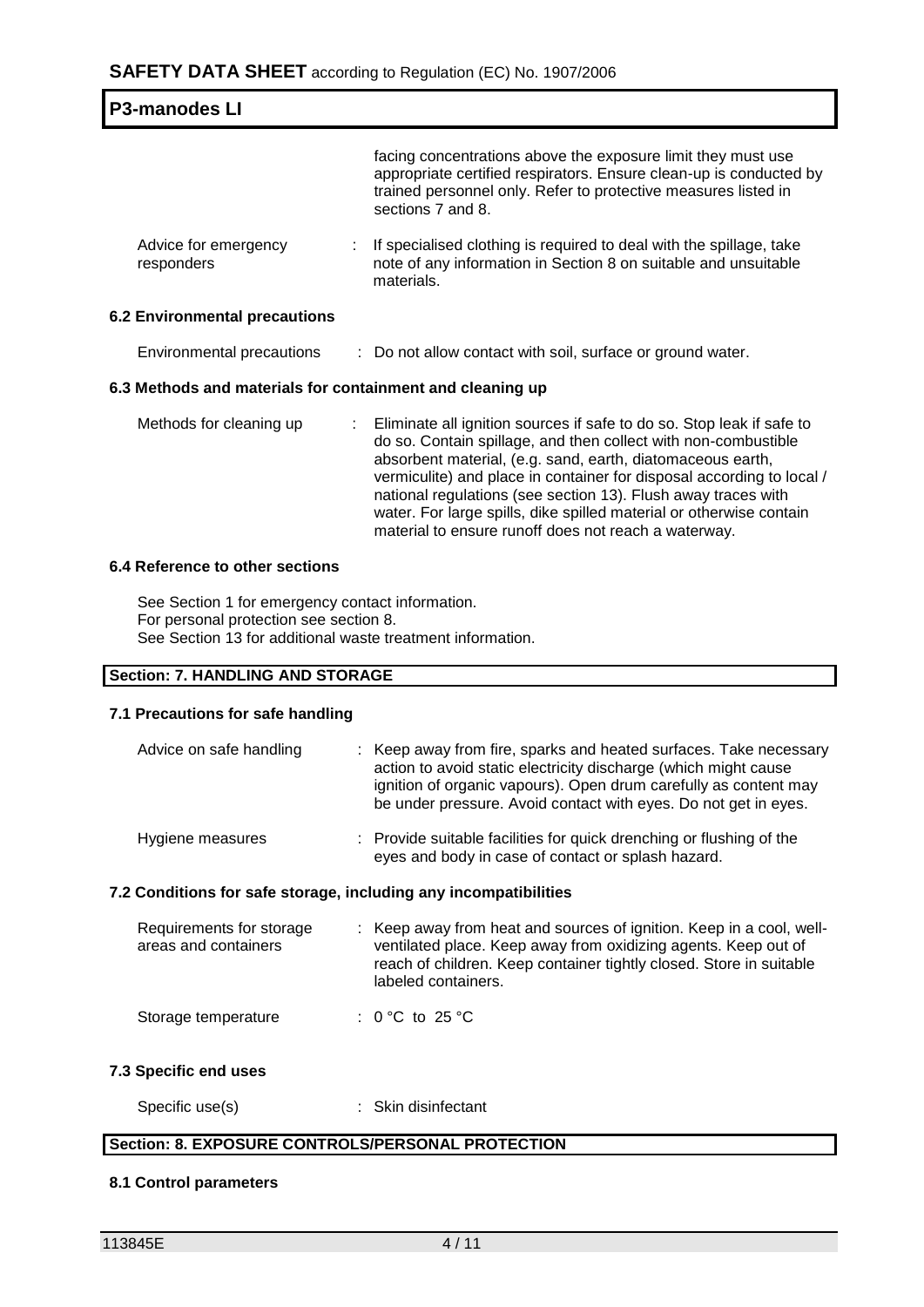## **Occupational Exposure Limits**

| Components          | CAS-No. |                                                                                                                                 | Value type (Form<br>of exposure) | Control parameters | <b>Basis</b> |
|---------------------|---------|---------------------------------------------------------------------------------------------------------------------------------|----------------------------------|--------------------|--------------|
| propan-1-ol         | 71-23-8 |                                                                                                                                 | OELV - 8 hrs<br>(TWA)            | $100$ ppm          | IR OEL       |
| Further information | Sk      | Substances which have the capacity to penetrate intact skin when they come<br>in contact with it, and be absorbed into the body |                                  |                    |              |

## **8.2 Exposure controls**

## **Appropriate engineering controls**

| Engineering measures                      | ÷ | Good general ventilation should be sufficient to control worker<br>exposure to airborne contaminants.                                                                                                                                                                                                                                                                                                                                 |  |
|-------------------------------------------|---|---------------------------------------------------------------------------------------------------------------------------------------------------------------------------------------------------------------------------------------------------------------------------------------------------------------------------------------------------------------------------------------------------------------------------------------|--|
| Individual protection measures            |   |                                                                                                                                                                                                                                                                                                                                                                                                                                       |  |
| Hygiene measures                          |   | : Provide suitable facilities for quick drenching or flushing of the<br>eyes and body in case of contact or splash hazard.                                                                                                                                                                                                                                                                                                            |  |
| Eye/face protection (EN 166)              |   | : Safety goggles<br>Face-shield                                                                                                                                                                                                                                                                                                                                                                                                       |  |
| Hand protection (EN 374)                  |   | : No special protective equipment required.                                                                                                                                                                                                                                                                                                                                                                                           |  |
| Skin and body protection<br>(EN 14605)    |   | : No special protective equipment required.                                                                                                                                                                                                                                                                                                                                                                                           |  |
| Respiratory protection (EN<br>143, 14387) |   | : None required if airborne concentrations are maintained below the<br>exposure limit listed in Exposure Limit Information. Use certified<br>respiratory protection equipment meeting EU<br>requirements(89/656/EEC, (EU) 2016/425), or equivalent, when<br>respiratory risks cannot be avoided or sufficiently limited by<br>technical means of collective protection or by measures, methods<br>or procedures of work organization. |  |
| <b>Environmental exposure controls</b>    |   |                                                                                                                                                                                                                                                                                                                                                                                                                                       |  |

# General advice : Consider the provision of containment around storage vessels.

# **Section: 9. PHYSICAL AND CHEMICAL PROPERTIES**

# **9.1 Information on basic physical and chemical properties**

| Appearance                                 | $:$ liquid                                             |
|--------------------------------------------|--------------------------------------------------------|
| Colour                                     | : clear, colourless                                    |
| Odour                                      | : alcohol-like                                         |
| рH                                         | $: 4.8, 100 \%$                                        |
| Flash point                                | $\therefore$ 32 °C closed cup                          |
| <b>Odour Threshold</b>                     | : Not applicable and/or not determined for the mixture |
| Melting point/freezing point               | : Not applicable and/or not determined for the mixture |
| Initial boiling point and<br>boiling range | : Not applicable and/or not determined for the mixture |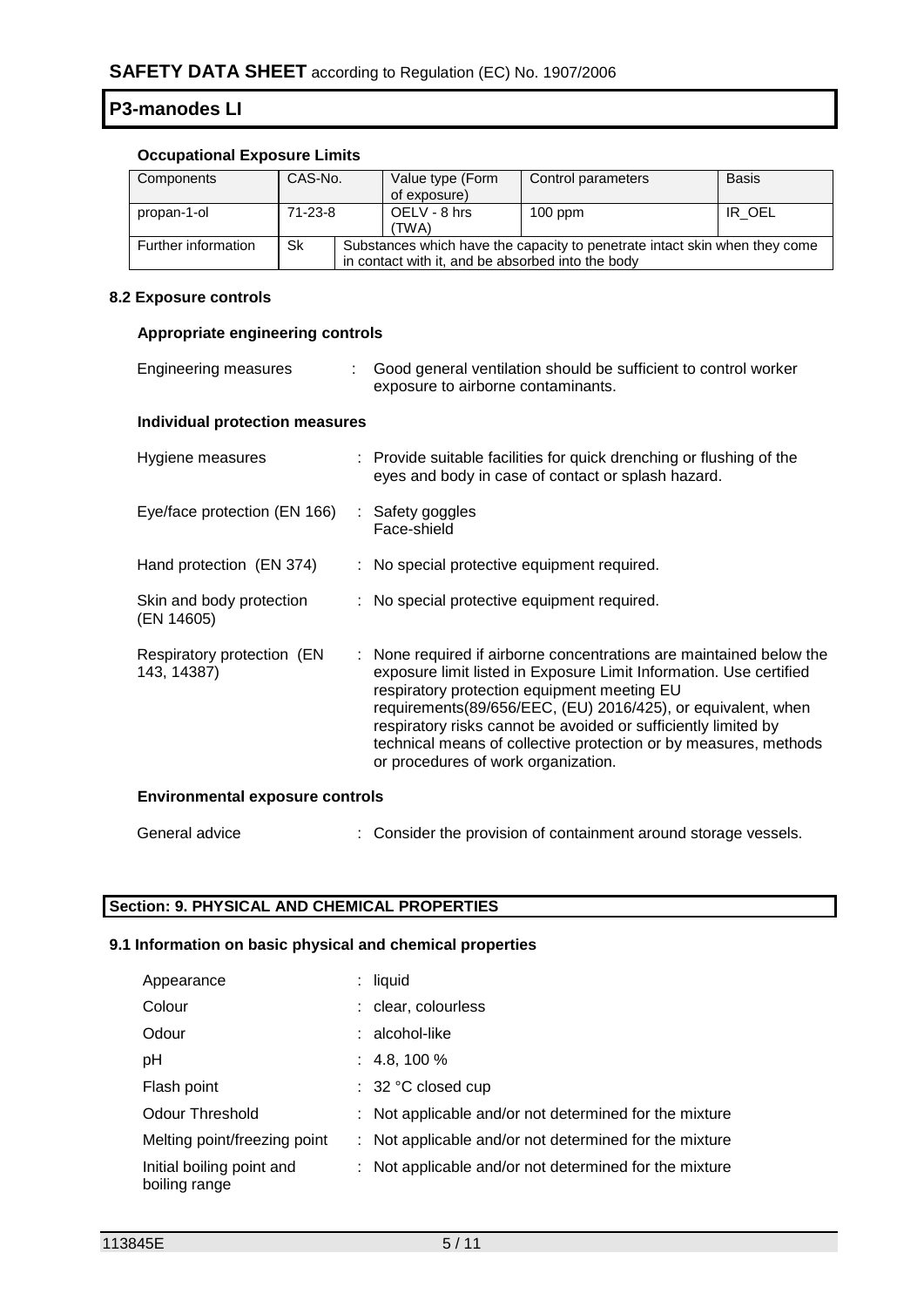| Evaporation rate                           | Not applicable and/or not determined for the mixture     |
|--------------------------------------------|----------------------------------------------------------|
| Flammability (solid, gas)                  | Not applicable and/or not determined for the mixture     |
| Upper explosion limit                      | Not applicable and/or not determined for the mixture     |
| Lower explosion limit                      | Not applicable and/or not determined for the mixture     |
| Vapour pressure                            | Not applicable and/or not determined for the mixture     |
| Relative vapour density                    | Not applicable and/or not determined for the mixture     |
| Relative density                           | : 0.87                                                   |
| Water solubility                           | soluble                                                  |
| Solubility in other solvents               | Not applicable and/or not determined for the mixture     |
| Partition coefficient: n-<br>octanol/water | Not applicable and/or not determined for the mixture     |
| Auto-ignition temperature                  | Not applicable and/or not determined for the mixture     |
| Thermal decomposition                      | Not applicable and/or not determined for the mixture     |
| Viscosity, kinematic                       | Not applicable and/or not determined for the mixture     |
| Explosive properties                       | Not applicable and/or not determined for the mixture     |
| Oxidizing properties                       | The substance or mixture is not classified as oxidizing. |
| 9.2 Other information                      |                                                          |

VOC : Not applicable.

# **Section: 10. STABILITY AND REACTIVITY**

#### **10.1 Reactivity**

No dangerous reaction known under conditions of normal use.

## **10.2 Chemical stability**

Stable under normal conditions.

#### **10.3 Possibility of hazardous reactions**

No dangerous reaction known under conditions of normal use.

#### **10.4 Conditions to avoid**

Heat, flames and sparks.

#### **10.5 Incompatible materials**

None known.

#### **10.6 Hazardous decomposition products**

Depending on combustion properties, decomposition products may include following materials: Carbon oxides

## **Section: 11. TOXICOLOGICAL INFORMATION**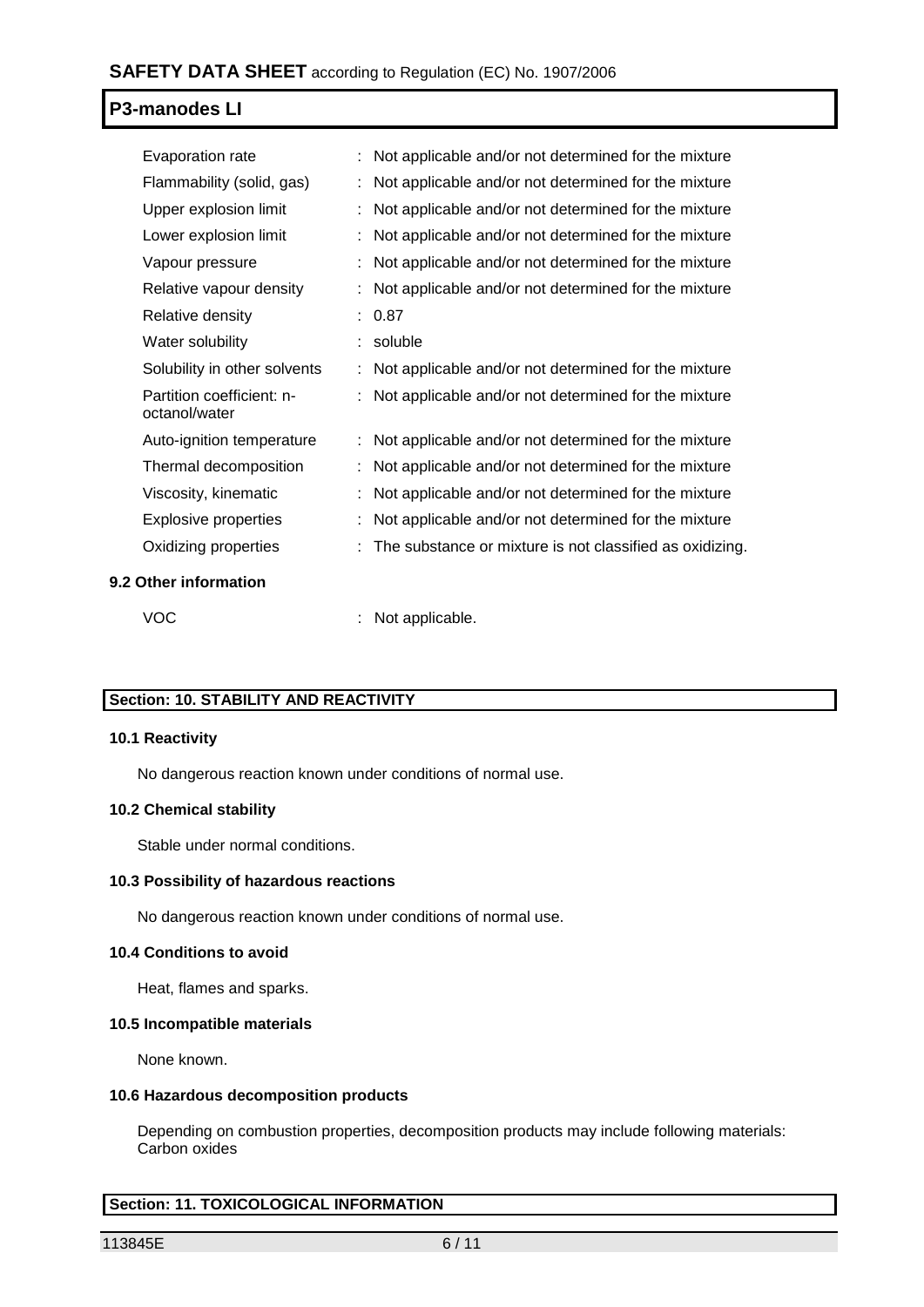## **11.1 Information on toxicological effects**

Information on likely routes of : Inhalation, Eye contact, Skin contact exposure

**Product**

| Acute oral toxicity                  |    | : There is no data available for this product.                  |
|--------------------------------------|----|-----------------------------------------------------------------|
| Acute inhalation toxicity            |    | : There is no data available for this product.                  |
| Acute dermal toxicity                |    | There is no data available for this product.                    |
| Skin corrosion/irritation            |    | There is no data available for this product.                    |
| Serious eye damage/eye<br>irritation |    | There is no data available for this product.                    |
| Respiratory or skin<br>sensitization |    | There is no data available for this product.                    |
| Carcinogenicity                      |    | There is no data available for this product.                    |
| Reproductive effects                 |    | There is no data available for this product.                    |
| Germ cell mutagenicity               |    | : There is no data available for this product.                  |
| Teratogenicity                       |    | There is no data available for this product.                    |
| STOT - single exposure               |    | There is no data available for this product.                    |
| STOT - repeated exposure             |    | There is no data available for this product.                    |
| Aspiration toxicity                  | ÷. | There is no data available for this product.                    |
| <b>Components</b>                    |    |                                                                 |
| Acute oral toxicity                  |    | propan-1-ol LD50: 1,870 mg/kg                                   |
| <b>Components</b>                    |    |                                                                 |
| Acute inhalation toxicity            |    | propan-1-ol 4 h LC50 : 26.76 mg/l<br>Test atmosphere: dust/mist |
| <b>Components</b>                    |    |                                                                 |
| Acute dermal toxicity                |    | : propan-1-ol LD50 : 4,032 mg/kg                                |
| <b>Potential Health Effects</b>      |    |                                                                 |
| Eyes                                 |    | Causes serious eye damage.                                      |
| Skin                                 |    | Health injuries are not known or expected under normal use.     |
| Ingestion                            |    | Health injuries are not known or expected under normal use.     |
| Inhalation                           |    | Inhalation may cause central nervous system effects.            |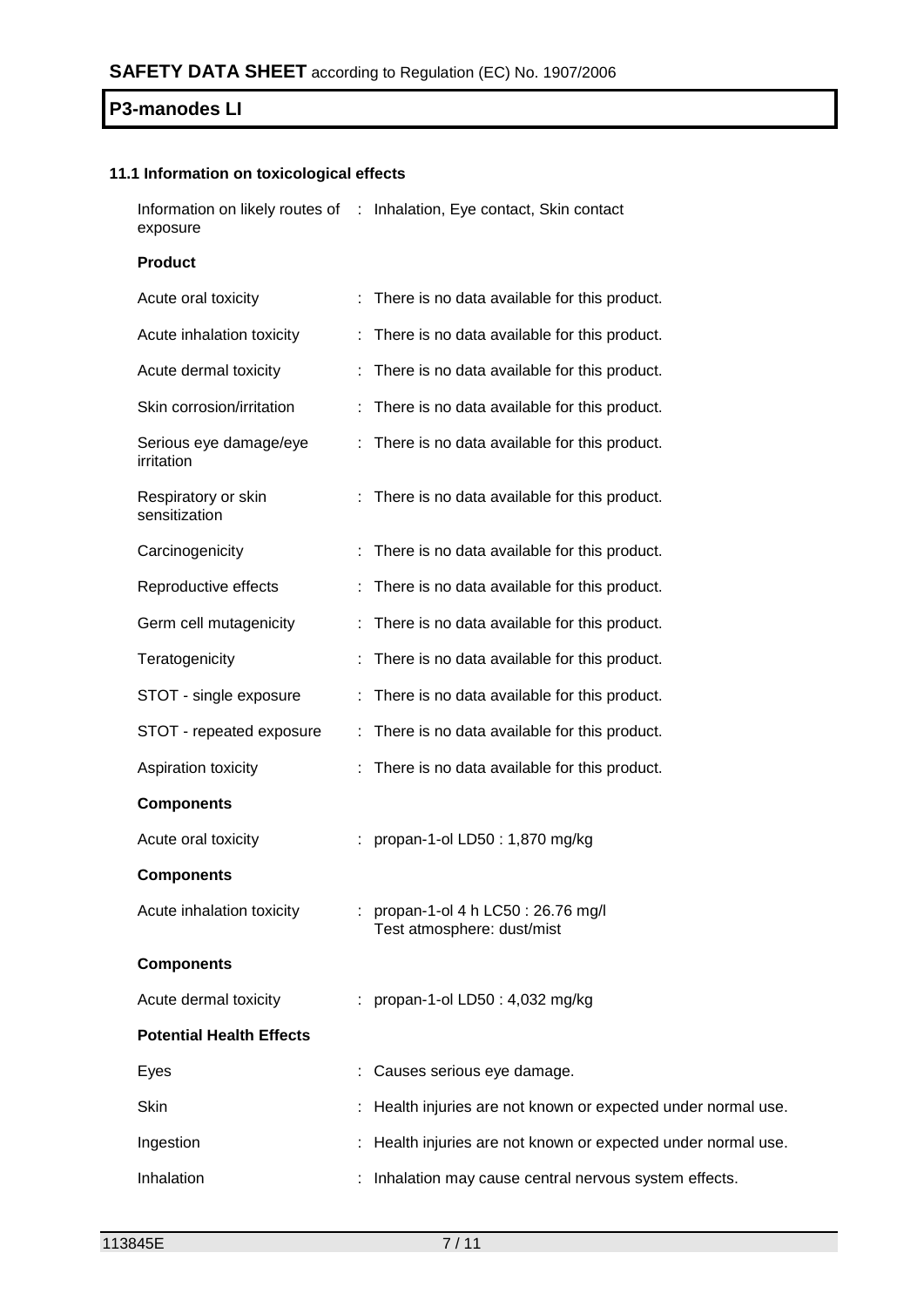# **SAFETY DATA SHEET** according to Regulation (EC) No. 1907/2006

| <b>P3-manodes LI</b>                  |                                                               |
|---------------------------------------|---------------------------------------------------------------|
| <b>Chronic Exposure</b>               | : Health injuries are not known or expected under normal use. |
| <b>Experience with human exposure</b> |                                                               |
| Eye contact                           | : Redness, Pain, Corrosion                                    |
| Skin contact                          | Irritation<br>÷.                                              |
| Ingestion                             | : No symptoms known or expected.                              |
| Inhalation                            | : Dizziness, Drowsiness                                       |
|                                       |                                                               |

# **Section: 12. ECOLOGICAL INFORMATION**

#### **12.1 Toxicity**

| <b>Environmental Effects</b>                                                | : This product has no known ecotoxicological effects. |
|-----------------------------------------------------------------------------|-------------------------------------------------------|
| <b>Product</b>                                                              |                                                       |
| Toxicity to fish                                                            | $:$ no data available                                 |
| Toxicity to daphnia and other : no data available<br>aquatic invertebrates  |                                                       |
| Toxicity to algae                                                           | $:$ no data available                                 |
| <b>Components</b>                                                           |                                                       |
| Toxicity to fish                                                            | : propan-1-ol96 h EC50: 3,800 mg/l                    |
| <b>Components</b>                                                           |                                                       |
| Toxicity to daphnia and other<br>aquatic invertebrates<br><b>Components</b> | : propan-1-ol48 h LC50: 1,000 mg/l                    |
| Toxicity to algae                                                           | : propan-1-ol48 h EC50: $9,170$ mg/l                  |
|                                                                             |                                                       |

## **12.2 Persistence and degradability**

| <b>Product</b> |
|----------------|
|----------------|

no data available

#### **Components**

Biodegradability : propan-1-olResult: Readily biodegradable.

#### **12.3 Bioaccumulative potential**

no data available

## **12.4 Mobility in soil**

no data available

## **12.5 Results of PBT and vPvB assessment**

#### **Product**

Assessment : This substance/mixture contains no components considered to be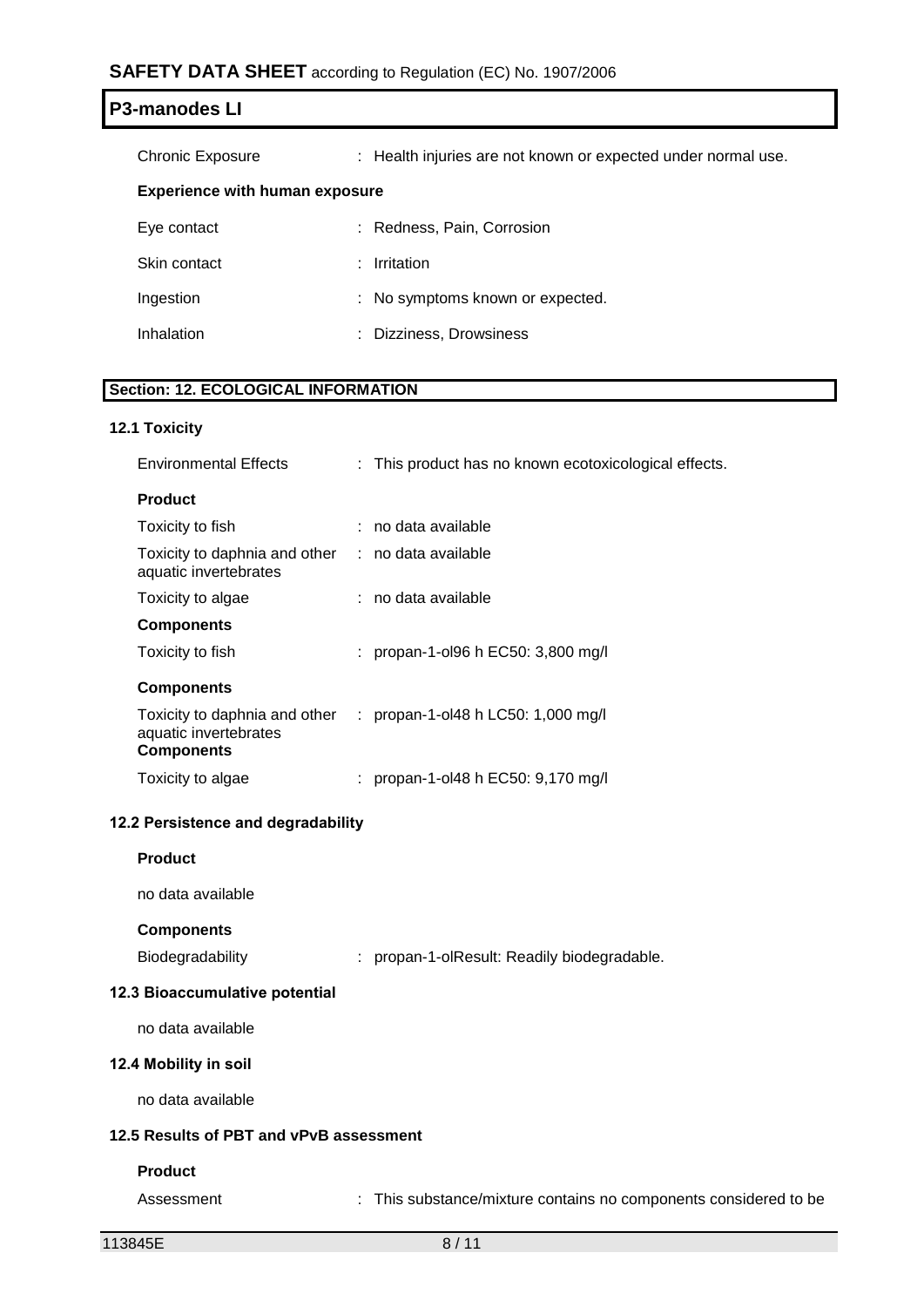either persistent, bioaccumulative and toxic (PBT), or very persistent and very bioaccumulative (vPvB) at levels of 0.1% or higher.

#### **12.6 Other adverse effects**

no data available

#### **Section: 13. DISPOSAL CONSIDERATIONS**

Dispose of in accordance with the European Directives on waste and hazardous waste.Waste codes should be assigned by the user, preferably in discussion with the waste disposal authorities.

#### **13.1 Waste treatment methods**

| Product                              | : Where possible recycling is preferred to disposal or incineration. If<br>recycling is not practicable, dispose of in compliance with local<br>regulations. Dispose of wastes in an approved waste disposal<br>facility.                                                                                                                                                                                                                                                                                  |
|--------------------------------------|------------------------------------------------------------------------------------------------------------------------------------------------------------------------------------------------------------------------------------------------------------------------------------------------------------------------------------------------------------------------------------------------------------------------------------------------------------------------------------------------------------|
| Contaminated packaging               | : Dispose of as unused product. Empty containers should be taken<br>to an approved waste handling site for recycling or disposal. Do<br>not re-use empty containers. Dispose of in accordance with local,<br>state, and federal regulations.                                                                                                                                                                                                                                                               |
| Guidance for Waste Code<br>selection | : Organic wastes containing dangerous substances. If this product<br>is used in any further processes, the final user must redefine and<br>assign the most appropriate European Waste Catalogue Code. It<br>is the responsibility of the waste generator to determine the<br>toxicity and physical properties of the material generated to<br>determine the proper waste identification and disposal methods in<br>compliance with applicable European (EU Directive 2008/98/EC)<br>and local regulations. |

## **Section: 14. TRANSPORT INFORMATION**

The shipper/consignor/sender is responsible to ensure that the packaging, labeling, and markings are in compliance with the selected mode of transport.

| Land transport (ADR/ADN/RID)<br>14.1 UN number | : 1274       |
|------------------------------------------------|--------------|
| 14.2 UN proper shipping                        | : n-PROPANOL |
| name<br>14.3 Transport hazard                  | : 3          |
| class(es)                                      |              |
| 14.4 Packing group                             | : III        |
| 14.5 Environmental hazards                     | : No         |
| 14.6 Special precautions for : None            |              |
| user                                           |              |
| Air transport (IATA)                           |              |
| 14.1 UN number                                 | : 1274       |
| 14.2 UN proper shipping<br>name                | : n-Propanol |
| 14.3 Transport hazard<br>class(es)             | : 3          |
| 14.4 Packing group                             | ш            |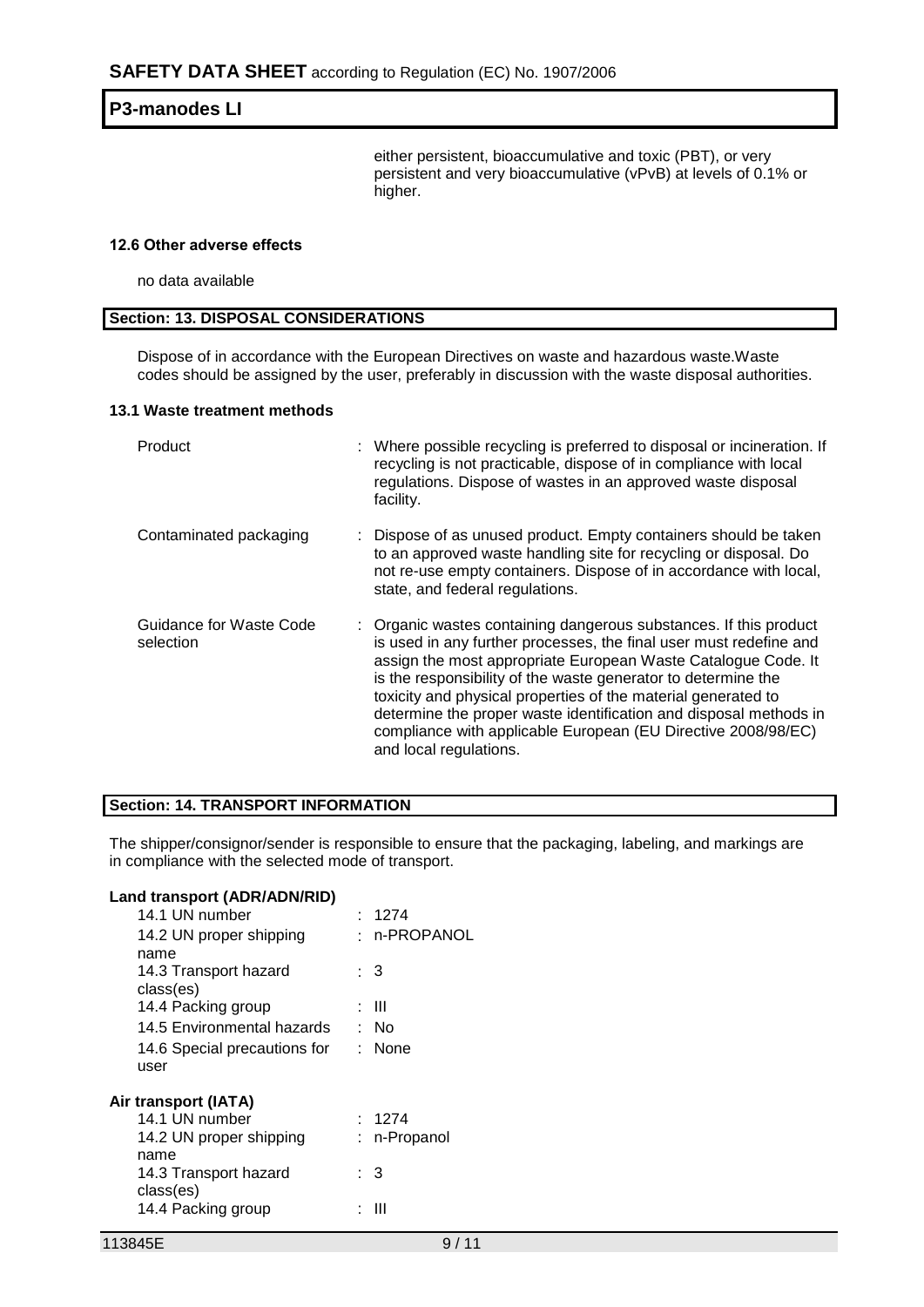| 14.5 Environmental hazards<br>14.6 Special precautions for<br>user | ∙ No<br>: None    |
|--------------------------------------------------------------------|-------------------|
| Sea transport (IMDG/IMO)                                           |                   |
| 14.1 UN number                                                     | : 1274            |
| 14.2 UN proper shipping                                            | : n-PROPANOL      |
| name                                                               |                   |
| 14.3 Transport hazard                                              | : 3               |
| class(es)                                                          |                   |
| 14.4 Packing group                                                 | : III             |
| 14.5 Environmental hazards                                         | : No              |
| 14.6 Special precautions for                                       | : None            |
| user                                                               |                   |
| 14.7 Transport in bulk                                             | : Not applicable. |
| according to Annex II of                                           |                   |
| MARPOL 73/78 and the IBC                                           |                   |
| Code                                                               |                   |

#### **Section: 15. REGULATORY INFORMATION**

15.1 Safety, health and environmental regulations/legislation specific for the substance or mixture Seveso III: Directive 2012/18/EU of the European Parliament and of the Council on the control of majoraccident hazards involving dangerous substances.

: FLAMMABLE LIQUIDS P5c Lower tier : 5,000 t Upper tier : 50,000 t

#### **National Regulations**

#### **Take note of Dir 94/33/EC on the protection of young people at work.**

Other regulations : Safety, Health and Welfare at Work Act, 2005 European Communities (Classification, Packaging, Labelling and Notification of Dangerous Preparations) Regulations 1995. (S.I. 272 of 1995) as amended

#### **15.2 Chemical Safety Assessment**

No Chemical Safety Assessment has been carried out on the product.

#### **Section: 16. OTHER INFORMATION**

#### **Procedure used to derive the classification according to REGULATION (EC) No 1272/2008**

| <b>Classification</b>                                       | <b>Justification</b>                |  |  |
|-------------------------------------------------------------|-------------------------------------|--|--|
| Flammable liquids 3. H226                                   | Based on product data or assessment |  |  |
| Serious eye damage 1, H318                                  | Calculation method                  |  |  |
| Specific target organ toxicity - single exposure<br>3, H336 | Calculation method                  |  |  |

#### **Full text of H-Statements**

| H <sub>225</sub> | Highly flammable liquid and vapour. |
|------------------|-------------------------------------|
| H318             | Causes serious eye damage.          |
| H336             | May cause drowsiness or dizziness.  |

#### **Full text of other abbreviations**